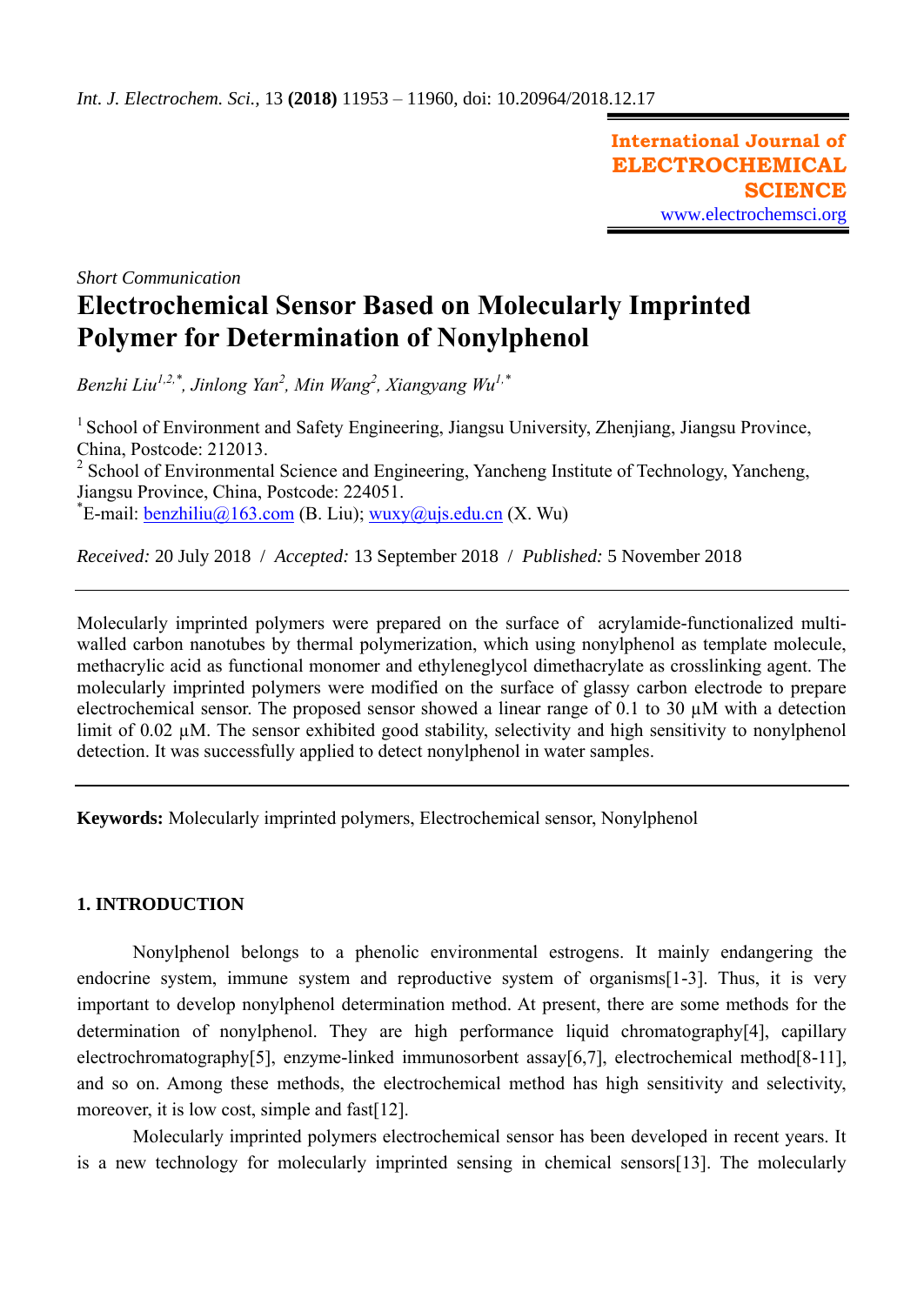imprinted sensor is specific for target molecules. Much attention has been paid to develop molecularly imprinted sensors for the detection of drugs, environmental pollutants, etc.

In this work, acrylamide-functionalized multi-walled carbon nanotubes(MWNT) were used as matrix. The nonylphenol molecularly imprinted polymers were grafted on the surface of acrylamidefunctionalized MWNT. The molecularly imprinted polymers were dropped on the surface of glassy carbon electrode to prepare electrochemical sensor. The sensor is used for the detection of nonylphenol in water environment.

## **2. EXPERIMENTAL**

#### *2.1 Reagents and instrumentation*

Multi-walled carbon nanotubes (MWCNT) were obtained from Shenzhen Nanotech Port Co., Ltd (Shenzhen, China) with a diameter about 20 nm. The purity was more than 97%. Nonylphenol, methacrylic acid (MAA), N, N- dimethformamide (DMF) were obtained from Tianjin Kemiou Chemical Reagent Co., Ltd. Acrylamide (AA), ethyleneglycol dimethacrylate (EGDMA), azodiisobutyronitrile (AIBN) were purchased from Aladdin reagent (Shanghai) Co., Ltd. All other chemical reagents were purchased from Nanjing Chemical Reagent Co. (Nanjing China). All solutions were prepared with double-distilled water.

Electrochemical experiments were performed on a CS350 Electrochemical Workstation (Wuhan Corrtest Instruments CO., LTD, Wuhan, China). Three-electrode system was used for the electrochemical experiments. The working electrode was the MIP or NIP modified glassy carbon electrode. The reference electrode and the counter electrode were saturated calomel electrode and platinum wire electrode, respectively.

#### *2.2 Modification of MWCNT*

0.8 g MWCNT was added to the mixed acid (V  $(HNO<sub>3</sub>)$ : V  $(H<sub>2</sub>SO<sub>4</sub>) = 1$ : 3). After ultrasonication for 10 min, the mixture was refluxed 6 h at 75℃, then diluted with distilled water and filtered. The filter cake is repeatedly washed with distilled water to neutral, and at last drying at 70℃ for 24 h to get MWCNT-COOH.

0.5 g MWCNT-COOH was added to the mixed solution of 40 mL  $SOCl<sub>2</sub>$  and 2 mL DMF, the mixture was refluxed at 70°C for 24h. After the reaction was completed, the unreacted  $SOCl<sub>2</sub>$  was distilled out. Then, 40 mL DMF and 2 g acrylamide were added, after ultrasonication for 10 min, the mixture was refluxed at 60℃ for 12h. After filtration, the filter cake was washed with ethanol and distilled water, and the product was dried at 80℃ to obtain MWCNT-AA.

#### *2.3 Preparation of imprinted polymers*

0.15 g MWCNT-AA, 0.18 g nonylphenol and 0.33 g MAA were added to 30 mL acetonitrile,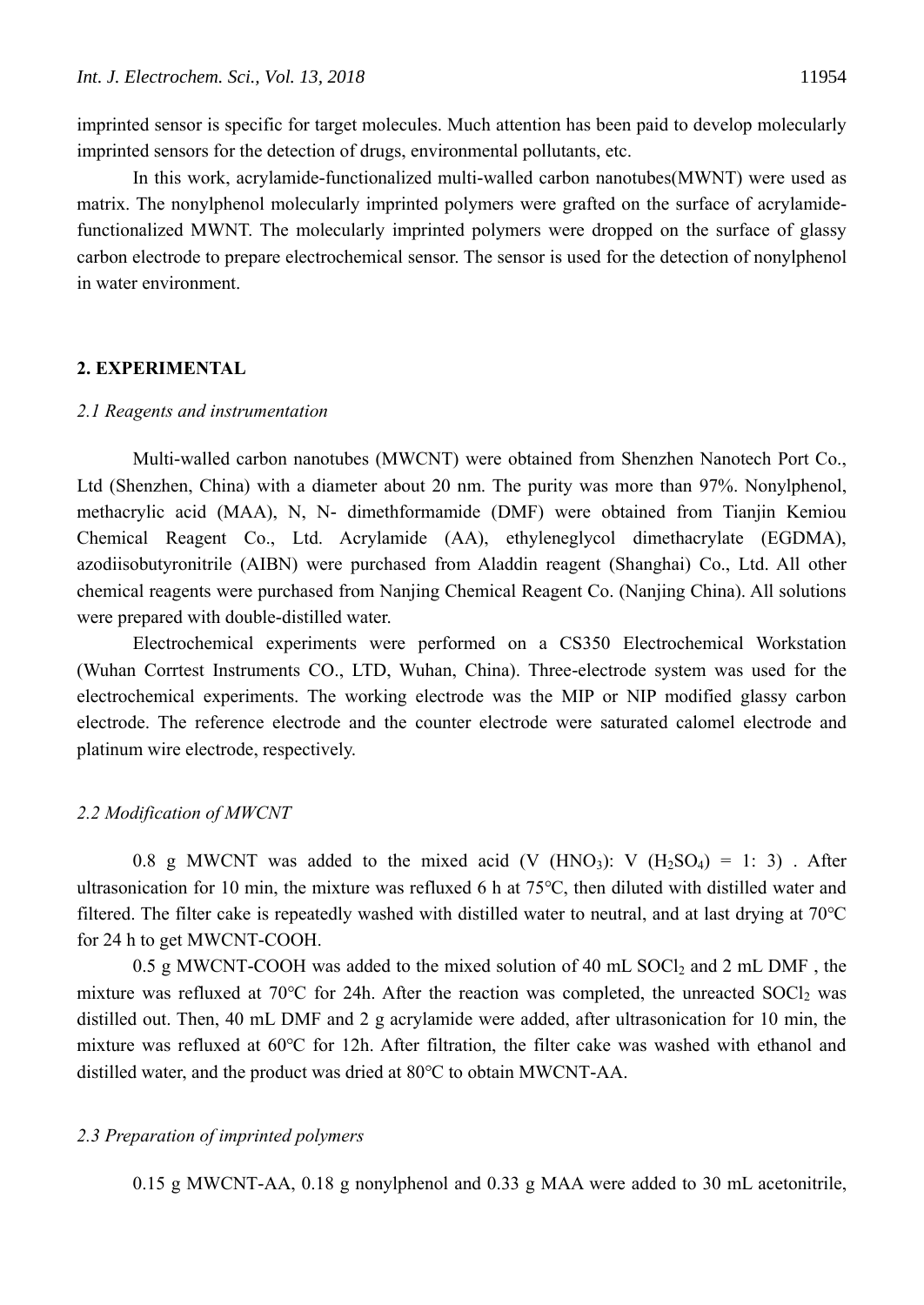after ultrasonication for 10 min and stirring for 2h, 3.2 g EGDMA and 20 mg AIBN were added to the stirring mixture. The mixture was sealed and stirred for 24 h at 60℃, then the product was cooled to room temperature and collected after centrifugation. Then, acetic acid/ethanol solution (V (acetic): V (ethanol) = 1: 9) was used to elute the nonylphenol molecules and unreacted functional monomers and crosslinker. Distilled water was used to wash the acetic acid and ethanol. The product was collected and dried at 60℃, thus, the imprinted polymer (MWCNT-MIP) was obtained. The preparation of nonimprinted polymer (MWCNT-NIP) was similar to the preparation of imprinted polymers except nonylphenol was added.

#### *2.4 Fabrication of the modified electrode*

Firstly, the glassy carbon electrode(GCE) was polished with a leather containing 0.05  $\mu$ m Al<sub>2</sub>O<sub>3</sub> slurry, then cleaned in ethanol and distilled water. MWCNT-MIP or MWCNT-NIP was dispersed in acetone with the aid of ultrasonication to prepare 3 mg ml<sup>-1</sup> suspension. Then 8  $\mu$ l of the suspension was dropped onto the GCE surface and dried in air to prepare MWCNT-MIP /GCE or MWCNT-NIP  $/$ GCE $.$ 

## *2.5 Experimental measurements*

The cyclic voltammograms(CV) were performed in a 2.0 mM  $K_3[Fe(CN)_6]$ solution containing 0.1 M KCl, the scanning potential range was  $-0.3 V$  to  $+0.6 V$  and the scan rate was 100 mV s<sup>-1</sup>. The differential pulse measurements were performed from +0.5 to-0.3 V (step increment of 5 mV, amplitude of 50 mV, pulse period of 0.1 s).

#### **3. RESULTS AND DISCUSSION**

# *3.1 CV of the modified electrodes*

CV is an effective method to study the electron transfer at a modified electrode [14]. Fig. 1 shows the CV of different modified electrodes in 2.0 mM  $K_3[Fe(CN)_6]$  solution containing 0.1 M KCl. A couple of redox peaks were found at MWCNT-MIP /GCE (curve 1) related to the redox of  $K_3[Fe(CN)_6]$ , which suggested that the cavities in the MIP after template removal acted as channels for electron transport. Curve 2 shows the CV of MWCNT-MIP /GCE after incubation with 0.2 mM nonylphenol. The peak current of this redox peaks were lower than those observed in curve 1, which indicated that the binding of nonylphenol in MIP film resulted in blockage of the cavities, and hence hindered the diffusion of  $K_3[Fe(CN)_6]$ .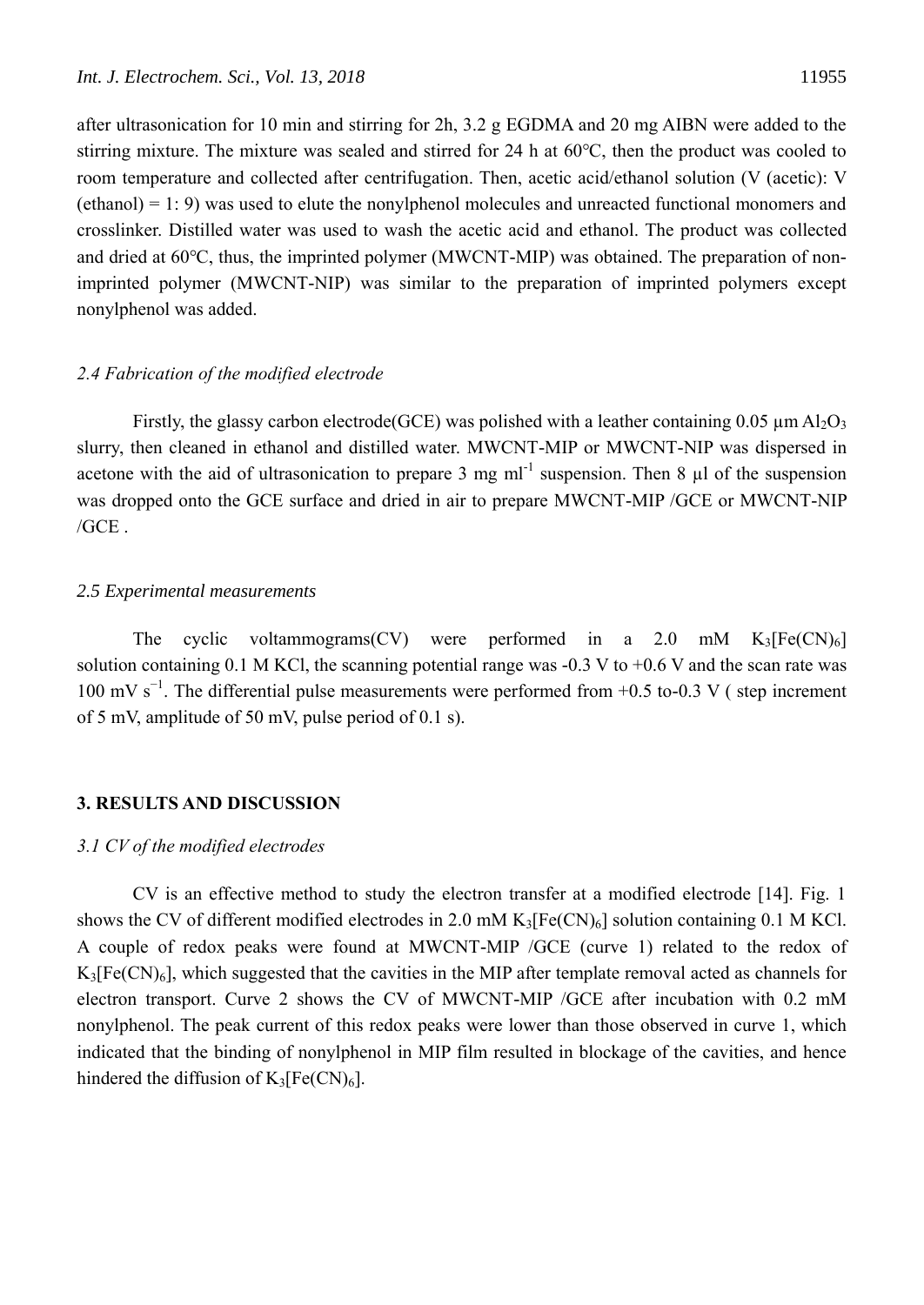

**Figure 1.** Cyclic voltammograms of 2.0 mM  $K_3[Fe(CN)_6]$  at MWCNT-MIP/GCE(1), MWCNT-MIP/GCE after incubation with nonylphenol (2), and MWCNT-NIP/GCE (3).

The electrochemical behavior of the NIP film modified electrode was also evaluated by CV. For the CV of MWCNT-NIP /GCE(curve 3), the peaks were very poor and peak current very low, it was because that the polymer film had lower electron transfer rate and electrical conductivity, which limited diffusion of  $K_3[Fe(CN)_6]$  to the electrode surface.

#### *3.2 Optimization of experimental conditions*

The MIP amount modified on the surface of glassy carbon electrode could affect the sensitivity of the MWCNT-MIP /GCE. As can be seen from Fig. 2A, the peak current difference(ΔIp) increases with increasing the MIP amount, but the ΔIp almost keep constant when the MIP amount exceed 10  $\mu$ L. Therefore, the MIP amount of 10  $\mu$ L could be suitable to offer the high sensitivity.

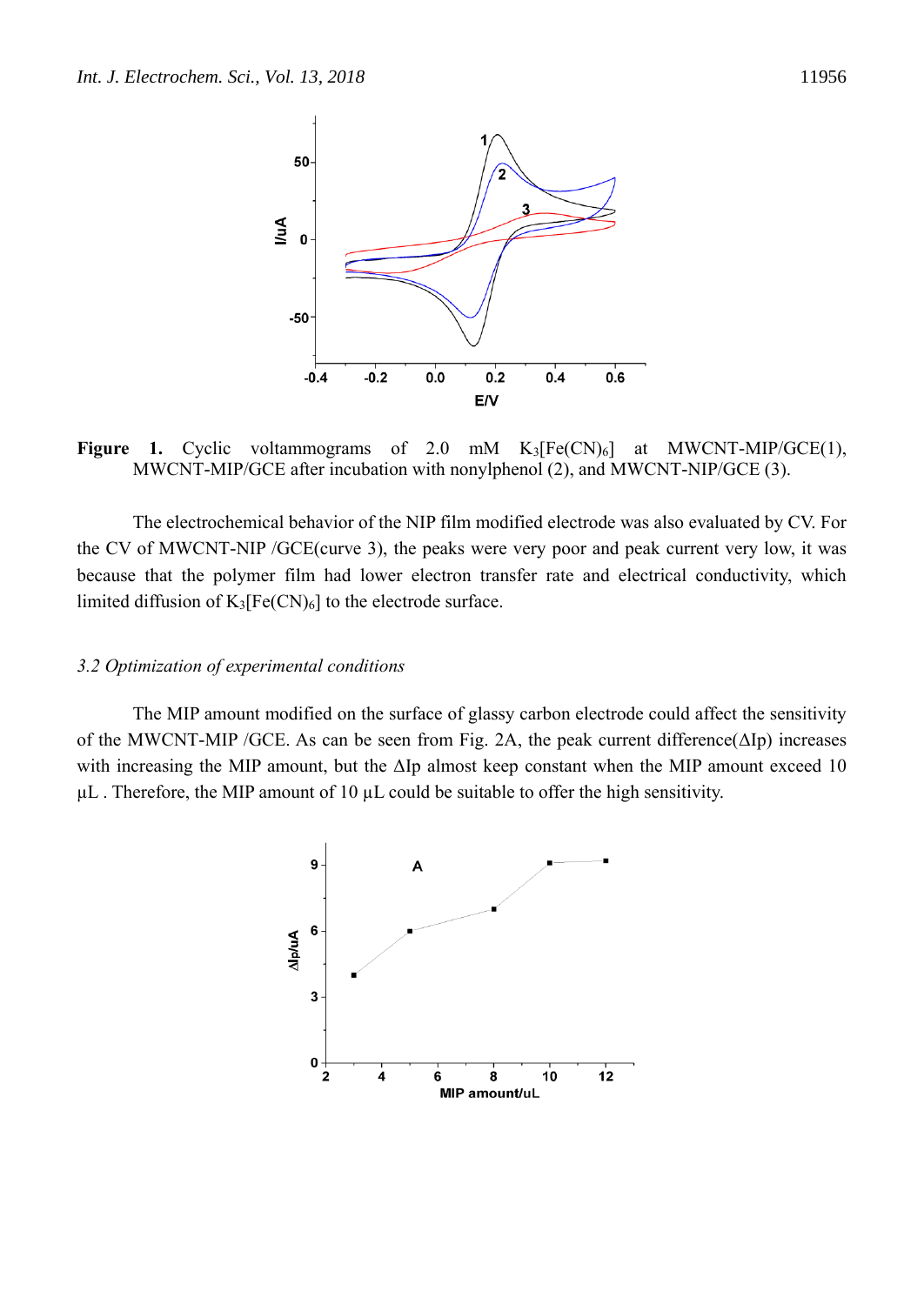

**Figure 2.** The effect of MIP amount(A), the pH (B) and the incubation time(C) on the  $\Delta$ Ip of MWCNT-MIP/GCE.

The pH value of electrolyte solution has an important influence on the MIP film. The pH effect of the solution was investigated from 5–9. As shown in Fig.2B, the maximum ΔIp was obtained at around  $pH = 7$ . Thus, the electrolyte solution  $pH = 7$  was selected in the following measurements.

 The effect of incubation time was studied in the range from 2 to 12 min. As shown in Fig. 2C, the ΔIp increases with increasing incubation time and achieved balance at 8 min, indicating that adsorption equilibrium was achieved. The results are similar with the previous reports [15, 16]. Therefore, the incubation time of 8 min was applied in the following measurements.

#### *3.3 Determination of nonylphenol*

Differential pulse voltammetry (DPV) was used for the determination of nonylphenol. Fig. 3A shows DPVs of the MWCNT-MIP /GCE at different concentrations of nonylphenol. As can be seen,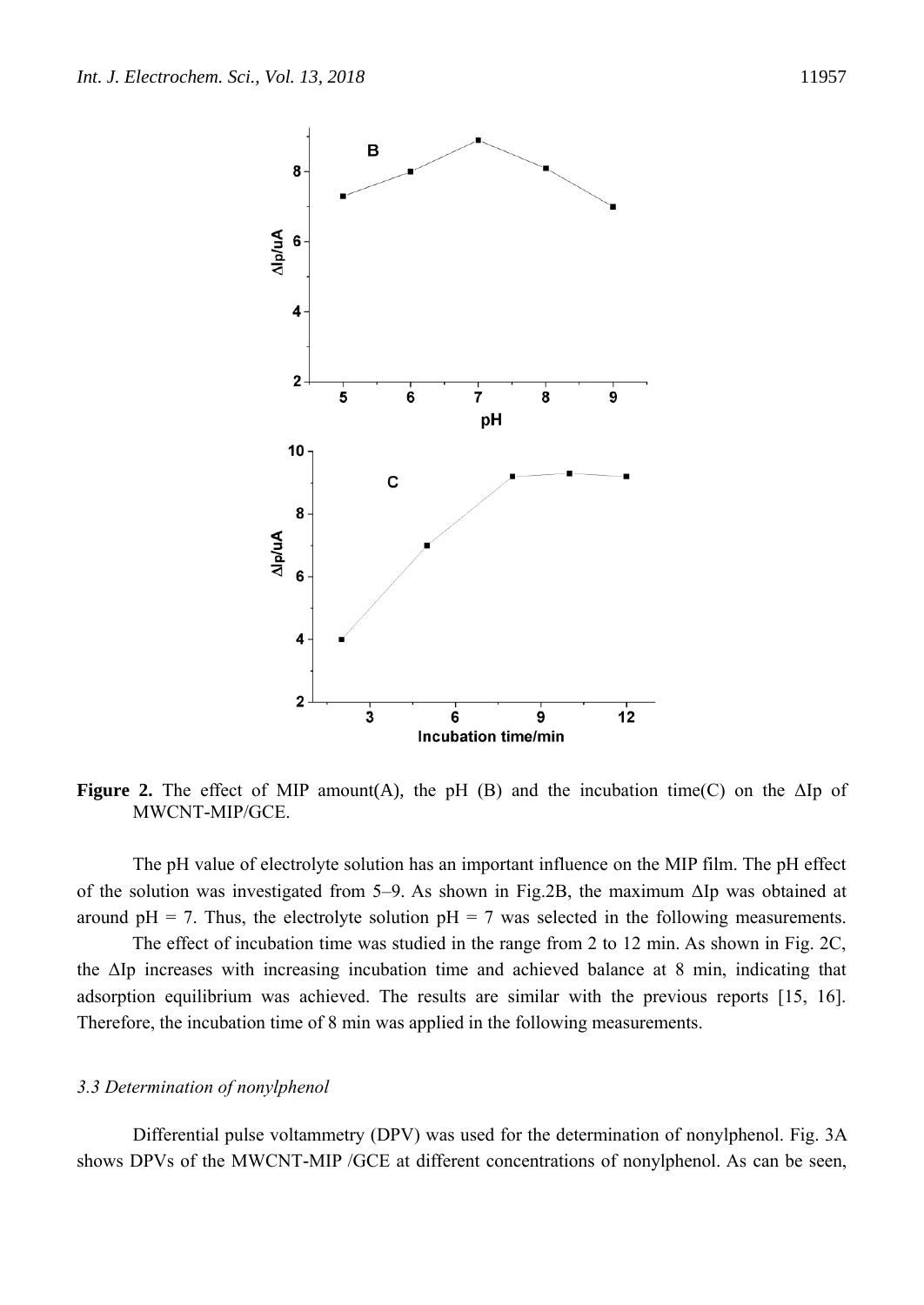the peak currents decreased with increasing concentration of nonylphenol.



**Figure 3.** (A) DPVs of the MWCNT-MIP/GCE with different concentrations of nonylphenol. From 1- 10: 0; 0.1; 1; 5; 10; 12; 15; 20; 25; 30µM. (B) Plot of the *Δ*Ip *vs* concentration of nonylphenol.

As shown in Fig. 3B, the *Δ*Ip are linearly to the concentrations of nonylphenol in the range of 0.1 to 30  $\mu$ M, with a detection limit of 0.02  $\mu$ M. The linear regression equation can be expressed as  $ΔIp (µA) = 2.416 + 0.4839c (µM)$ , with a correlation coefficient *r* = 0.9955.

The comparison of the proposed method with other electrochemical methods for determination of nonylphenol was illustrated in Table 1. The results showed that the proposed method has a wide linear range and a low detection limit, which makes it suitable for the determination of nonylphenol.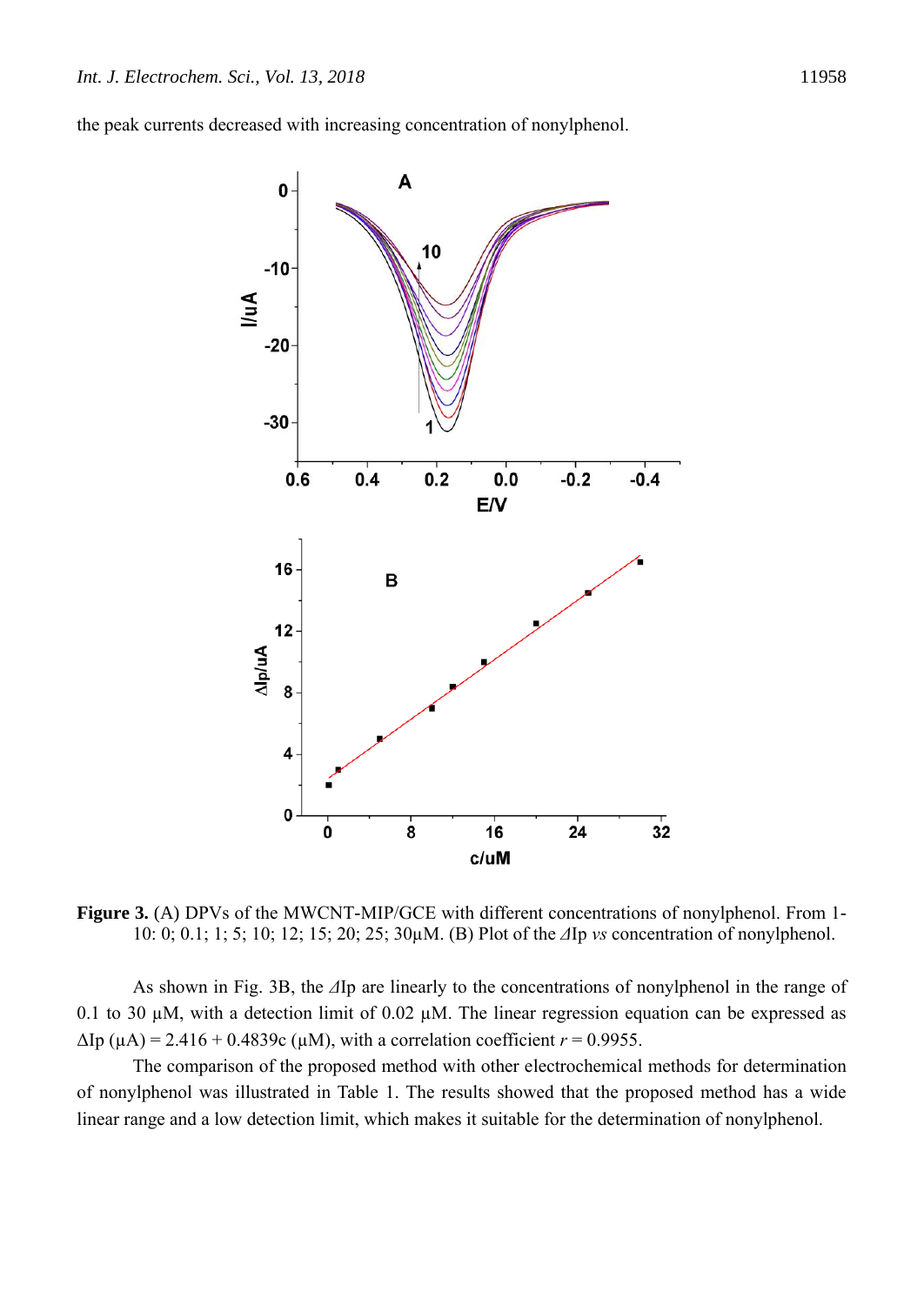**Table 1.** Comparison of the proposed method with other electrochemical methods for determination of

| Modified electrode   | Linear range $(\mu M)$ | $LOD(\mu M)$ | References |  |
|----------------------|------------------------|--------------|------------|--|
| AuNPs - CNTs /GCE    | $0.05 - 4$             | 0.023        | [17]       |  |
| $TiO2 - AuNPs / GCE$ | $0.95 - 480$           | 0.32         | [18]       |  |
| CTAB/CP              | $0.1 - 25$             | 0.01         | [19]       |  |
| <b>FGNS/GCE</b>      | $0.5 - 30$             | 0.058        | [20]       |  |
| MWCNT-MIP/GCE        | $0.1 - 30$             | 0.02         | this work  |  |

## *3.4. Selectivity of the MWCNT-MIP /GCE*

The selectivity of the MWCNT-MIP / GCE was evaluated. For the determination of 10  $\mu$ M nonylphenol, the concentration of 20 times of hydroquinone, catechol and 100 times of NH<sub>4</sub><sup>+</sup>, Mg<sup>2+</sup>,  $Na<sup>+</sup>$ ,  $SO<sub>4</sub><sup>2-</sup>$  did not affect the determination of nonylphenol. Therefore, the MWCNT-MIP /GCE showed good selectivity in the determination of nonylphenol.

## *3.5. Real sample analysis*

Determination of nonylphenol in real water samples was performed to investigate the applicability of the proposed sensor. Local lake water samples were collected and filtered through a membrane for the electrochemical measurements. After adding 5 and 12 µM nonylphenol to the filtered lake water, the concentrations of nonylphenol were found to be 4.7 and 11.5 µM, respectively. The recovery range from 94% to 95.8%. The RSD for the results was less than 4.8%. The results showed the applicability and reliability of the MWCNT-MIP /GCE for the determination of nonylphenol in real samples.

# **4. CONCLUSION**

In this work, we presented a molecularly imprinted electrochemical sensor, which using acrylamide-functionalized multi-walled carbon nanotubes as carrier, nonylphenol as template molecule, methacrylic acid as functional monomer and ethyleneglycol dimethacrylate as crosslinking agent. The sensor was used for the detection of nonylphenol, and the detection range was 0.1 to 30  $\mu$ M with a detection limit of 0.02  $\mu$ M. The proposed sensor was applied for the detection of nonylphenol in lake water with good recovery.

## ACKNOWLEDGEMENTS

This work was sponsored by the University Natural Science Research Project of Jiangsu Province of China (16KJB550007) and Postdoctoral Foundation of Jiangsu Province (1701105B).